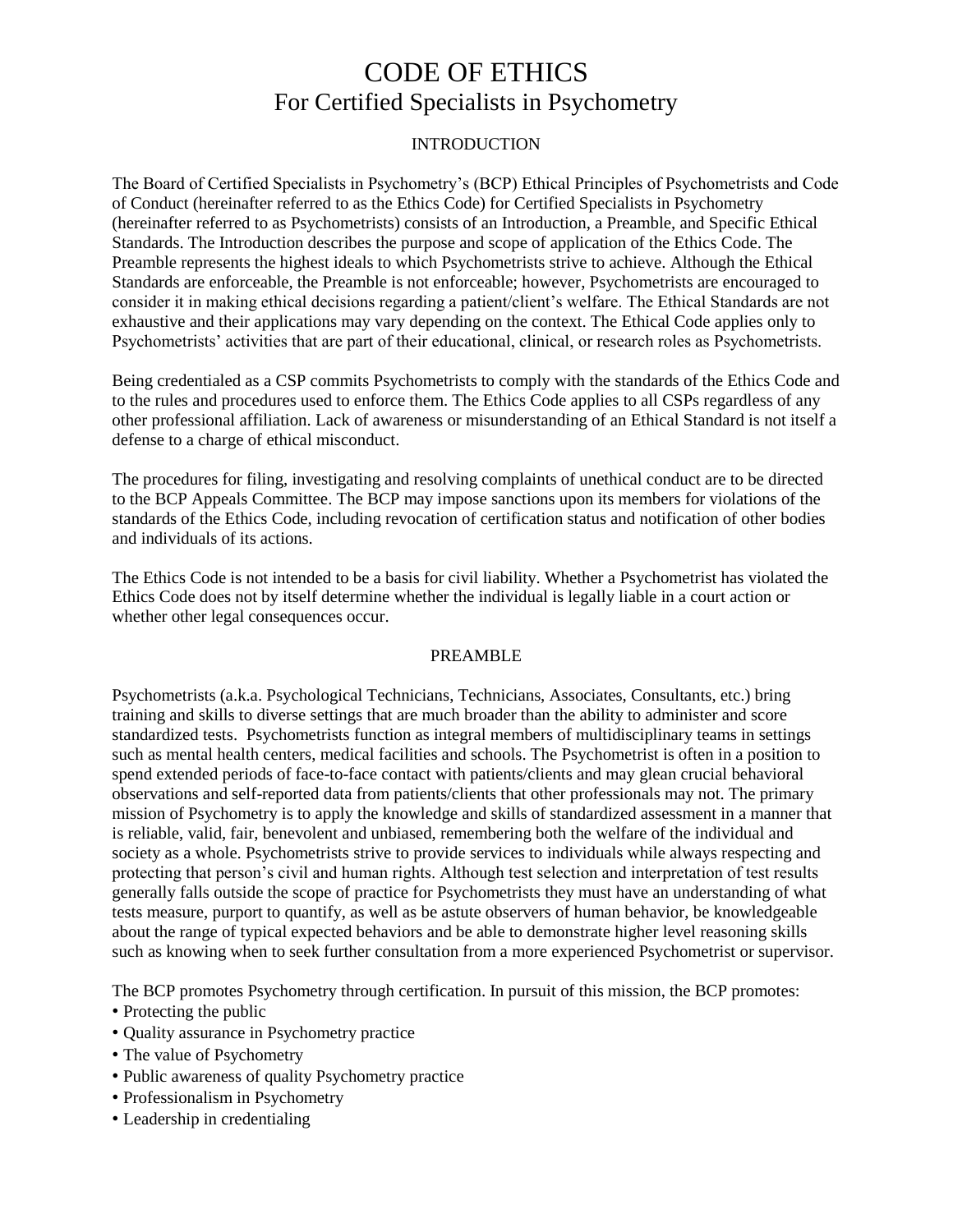## CODE OF ETHICS For Certified Specialists in Psychometry ETHICAL STANDARDS

#### Section A. Personal and Professional Limitations

- 1. Psychometrists engage in continuous efforts to improve professional practices, services, and research. Psychometrists are guided in their work by evidence of best professional practices.
- 2. Psychometrists recognize the need for and seek continuing education to assure competent services and to maintain the minimum continuing education requirements set forth by the BCP (as required by their CSP credential).
- 3. Psychometrists recognize their limitations and only provide services or use techniques for which they are qualified by training and/or supervision including consultation with other Psychometrists and/or Psychologists/Neuropsychologists as needed.
- 4. Psychometrists accurately represent their level of competence, education, training and experience in a professional manner. Psychometrists are responsible for correcting any misrepresentations of their qualifications by others.
- 5. Unless specifically permitted by the licensure statutes of their state to provide assessment services independently, Psychometrists will work closely with and under the supervision of a licensed Psychologist/Neuropsychologist.
- 6. Psychometrists do not guarantee outcomes as the result of their work.
- 7. Through an awareness of the impact of stereotyping and unwarranted discrimination (e.g., biases based on age, disability, ethnicity, gender, race, religion, sexual orientation, or any other basis proscribed by law), Psychometrists guard the individual rights and personal dignity of the patient/client in the evaluation relationship.
- 8. Psychometrists are accountable at all times for their work-related behavior. They must be aware that all actions and behaviors of the Psychometrist reflect on professional integrity and, when inappropriate, can damage the public trust in the Psychometry profession. To protect public confidence in the Psychometry profession, Psychometrists avoid behavior that is clearly in violation of accepted moral and legal standards.
- 9. Products or services provided by Psychometrists by means of classroom instruction, public lectures, demonstrations, written articles, radio or television programs or other types of media must protect the confidentiality of patients/clients and meet the criteria cited in this code.
- 10. Psychometrists have an obligation to withdraw from the practice of Psychometry if they violate the Code of Ethics, or if the mental or physical condition of the Psychometrist renders it unlikely that a professional relationship will be maintained.
- 11. Ethical behavior among professional associates must be expected at all times. When a Psychometrist has doubts as to the ethical behavior of professional colleagues, the Psychometrist must take action to attempt to rectify this condition. If the intervention does not violate confidentiality or legal statutes, appropriate resolution would include bringing the behavior to the attention of the individual in an attempt to resolve the situation informally; or the behavior should be brought to the attention of the respective institution's internal channels and/or notifying their supervisor. However, if these procedures are ineffective the behavior should be brought to the attention of the BCP or the perceived violator's profession.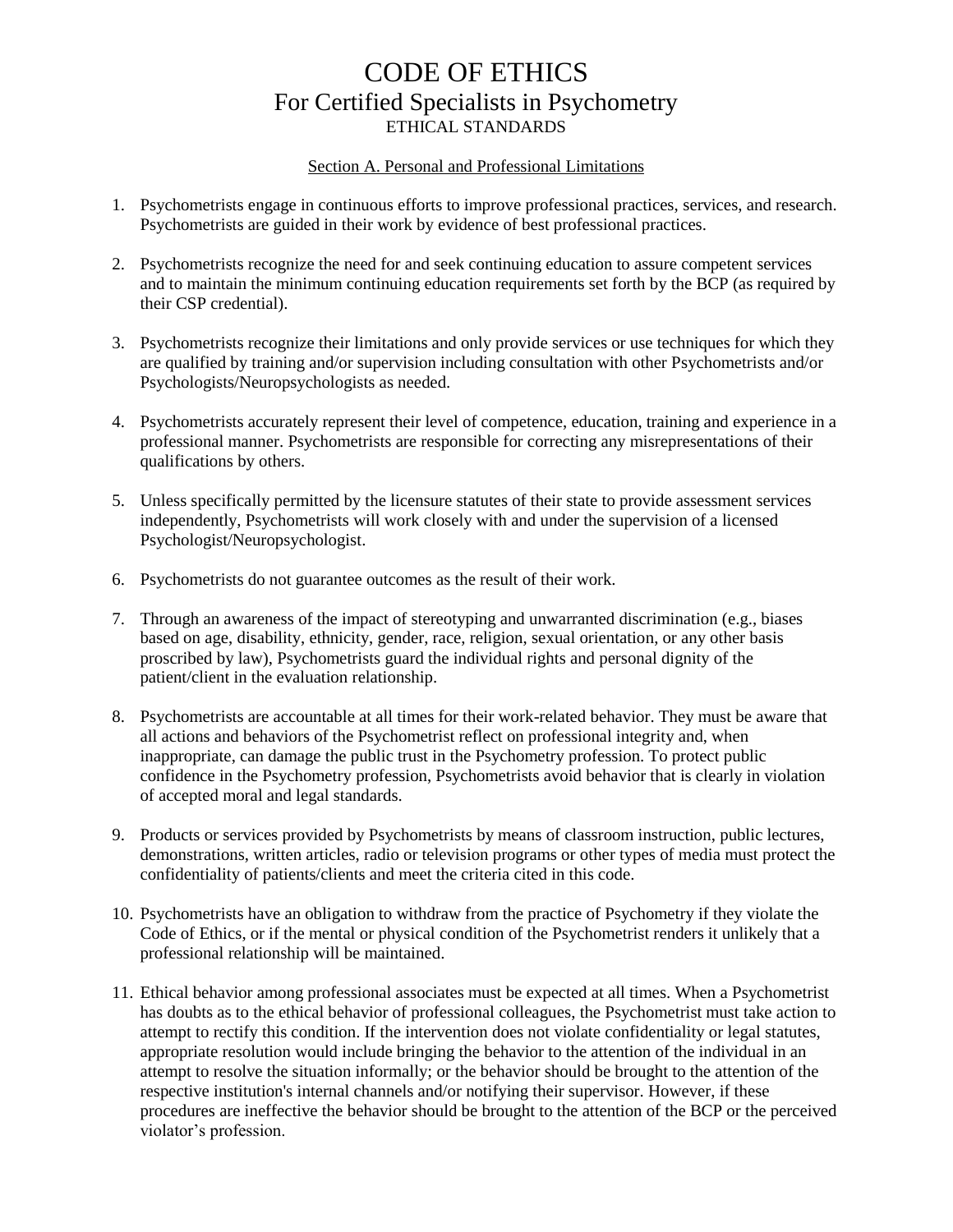### Section B: Psychometry Relationship

- 1. The primary obligation of Psychometrists is to respect the integrity and promote the welfare of patient/client. The Psychometrist is also responsible for taking reasonable precautions to protect individuals from physical and/or psychological trauma.
- 2. When a patient's/client's condition indicates that there is a clear and imminent danger to the patient/client or others, the Psychometrist must take reasonable action to inform the supervising Psychologist/Neuropsychologist or facility so that potential victim(s) and/or responsible authorities may be informed.
- 3. Records of the evaluation, including interview notes, test data, correspondence, audio or visual tape recordings, electronic data storage, and other documents are to be considered professional information for use in Psychometry. Records should contain accurate factual data. The physical records are property of the supervising Psychologists/Neuropsychologists or their institution.
- 4. Psychometrists are responsible to insure that confidential information is handled appropriately. Confidentiality must be maintained during the storage and disposition of records. Adult records should be maintained for a period of at least 7 years after the last Psychometrist-patient/client contact, including cases in which the patient/client is deceased. Pediatric records must be retained until the patient/client is 18 years old regardless of how long it has been seen they were last assessed. If state law dictates a longer period, maintain records for the longer time period.
- 5. Psychometrists must ensure that data maintained in electronic storage are secure. By using the best computer security methods available, the data must be limited to information that is appropriate and necessary for the services being provided and accessible only to appropriate staff members involved in the provision of services. Psychometrists must also ensure that the electronically stored data are destroyed when the information is no longer of value in providing services or required as part of patient's/client's records.
- 6. Any data derived from a patient/client relationship and used in training or research shall be so disguised that the informed patient's/client's identity is fully protected. Any data which cannot be so disguised may be used only as expressly authorized by the patient's/client's informed and uncoerced consent.
- 7. Psychometrists who have an administrative, supervisory and/or personal relationship with individuals seeking testing services must not serve as the Psychometrist and should refer the individuals to other professionals. Exceptions are made only in instances where an individual's situation warrants testing intervention and another alternative is unavailable. Dual relationships that might impair the Psychometrist's objectivity and professional judgment must be avoided and/or the Psychometry relationship terminated through referral to a competent professional.
- 8. The psychometry relationship and information resulting from it remains confidential, consistent with the legal and ethical obligations of Psychometrists.
- 9. Psychometrists are aware of the intimacy in the Psychometry relationship and maintain respect for the patient/client. Psychometrists must not engage in activities that seek to meet their personal or professional needs at the expense of the patient/client. Psychometrists refrain from work-related duties when there is a substantial likelihood that personal problems will interfere with performing their duties in a competent manner.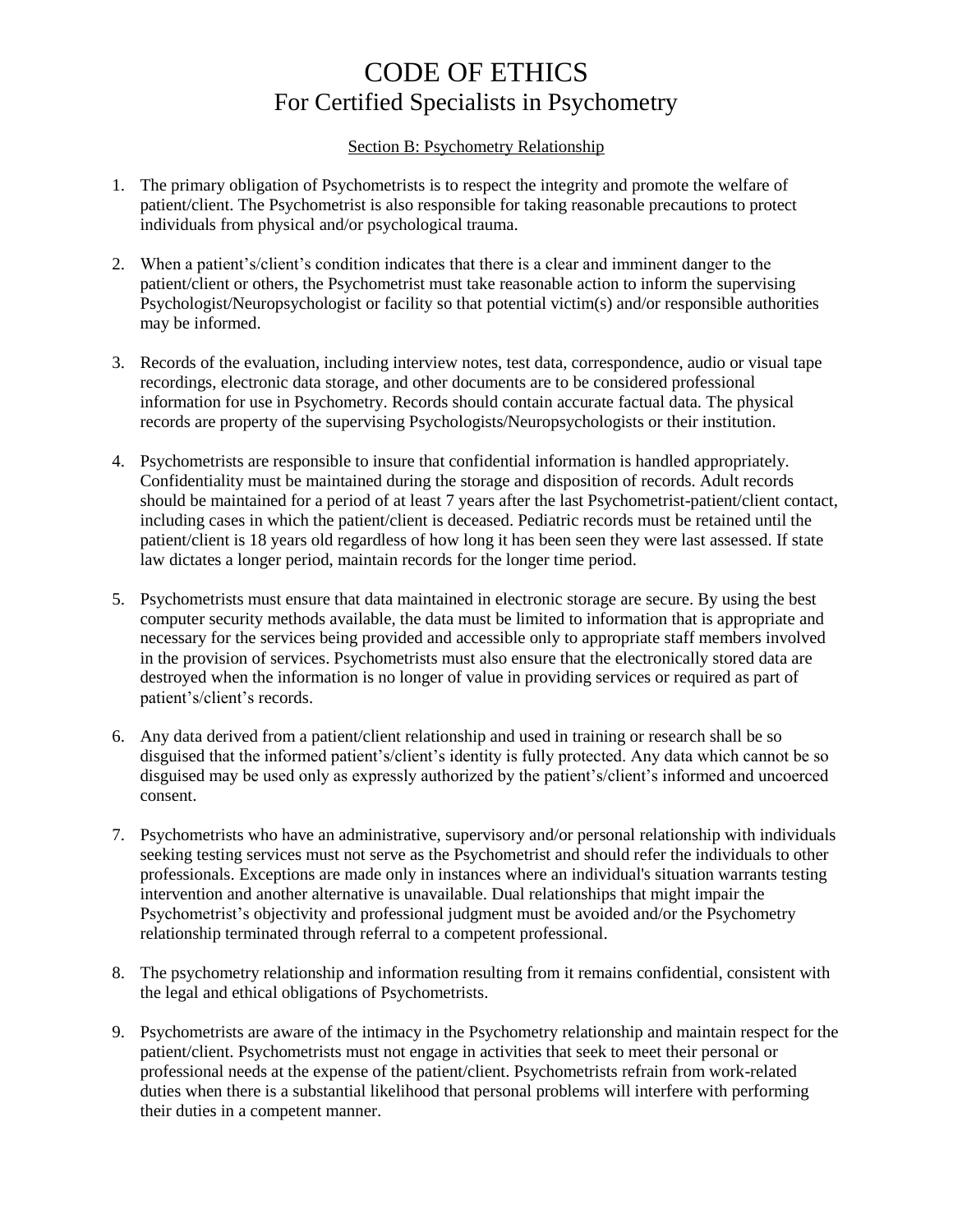- 10. Sexual intimacy with patients/clients is unethical. Psychometrists will not be sexually, physically, or romantically intimate with patients/clients, and they will not engage in sexual, physical, or romantic intimacy with patients/clients within a minimum of two years after terminating the Psychometry relationship.
- 11. Psychometrists do not condone or engage in sexual harassment, which is defined as unwelcome comments, gestures, or physical contact of a sexual nature.

### Section C: Psychometrist Supervision

- 1. Psychometrists may be supervised by more experienced Psychometrists while ultimate responsibility for the psychometric services is the responsibility of the supervising Psychologists/Neuropsychologists who meet all state and local licensing laws.
- 2. Supervision shall include consideration of all the following areas: a) ethical, legal and professional standards, b) technical skills and competency, c) the utilization of supervision by a supervisee, and d) the ability of a supervisee to function independently or with reduced supervision.
- 3. Specific supervision shall not be required for each patient/client evaluated or treated.
- 4. To maintain the professional nature of supervision, a familial or strong personal relationship between the supervisor and the supervisee is prohibited except in extraordinary circumstances such as the lack of availability of any other qualified supervisor.

#### Section D: Measurement and Evaluation

- 1. Psychometrists must follow standardized instructions as set forth by individual test developers and in proper context. Exceptions to standardized procedures may include research measures or in cases where standardized administrations may not be possible or appropriate (e.g., cross-cultural assessments, sensory limitations, significant cognitive impairment, etc.).
- 2. If selection of assessment instruments or techniques in a given situation or with a particular patient/client is found to be inappropriate, Psychometrists must contact the supervising Psychologist/Neuropsychologist and provide such information.
- 3. When making statements to the public about assessment instruments or techniques, Psychometrists must provide accurate information and avoid false claims or misconceptions concerning the meaning of the instrument's reliability and validity and avoid providing interpretive information (unless qualified to do so by the regulations of their state laws and state credentials).
- 4. Psychometrists must not interpret results of instruments unless interpretation is a designated aspect of a specific job and the Psychometrist meets all state and local licensing requirements. All questions of interpretation must be directed to the supervising Psychologist/Neuropsychologist.
- 5. Psychometrists must provide objective written behavioral observations of patients/clients.
- 6. Because prior coaching or dissemination of test materials can invalidate test results, Psychometrists are professionally obligated to maintain test security.
- 7. Psychometrists must score test instruments according to the standardized rules in each test manual.
- 8. Psychometrists must ensure that computer-generated test administration and scoring programs function properly thereby providing patients/clients with accurate test results.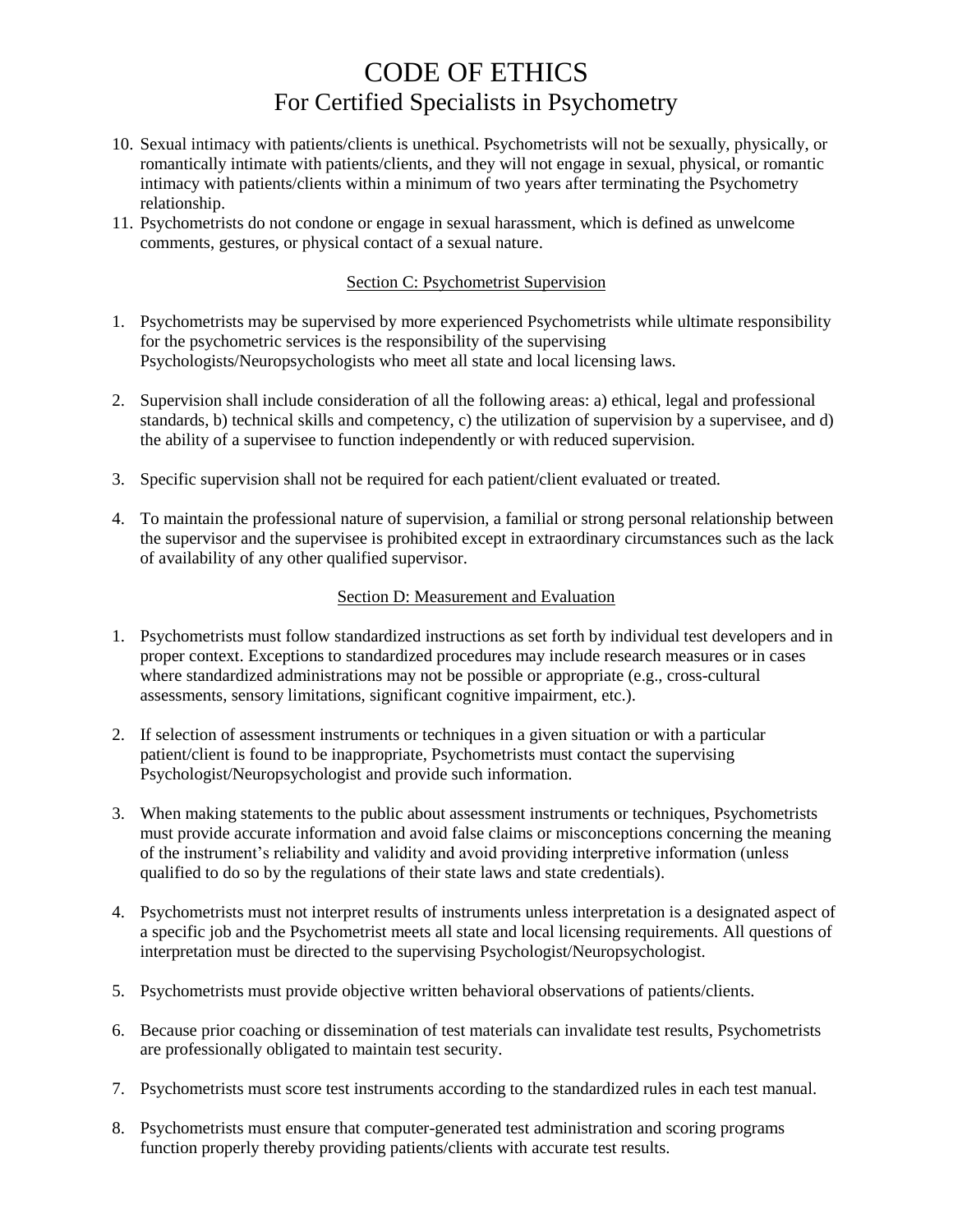9. Psychometrists must not appropriate, reproduce, or modify published tests or parts thereof without acknowledgment and permission from the publisher, except as permitted by the fair educational use provisions of the U.S. copyright law.

### Section E: Research and Publication

- 1. Psychometrists will adhere to applicable legal and professional guidelines on research with human subjects.
- 2. The ultimate responsibility for ethical research lies with the principal researcher, although others involved in the research activities are ethically obligated and responsible for their own actions.
- 3. Psychometrists who conduct research with human subjects are responsible for the welfare of the subjects throughout the experiment and must take all reasonable precautions to avoid causing injurious psychological, physical, or social effects on their subjects.
- 4. Psychometrists who conduct and report research investigations must do so in a manner that minimizes the possibility that the results will be misleading.
- 5. Psychometrists who supply data, aid in the research of another person, report research results, or make original data available, must take due care to disguise the identity of respective subjects in the absence of specific authorization from the subjects to do otherwise.
- 6. Psychometrists must give due credit through joint authorship, acknowledgment, footnote statements, or other appropriate means to those who have contributed to the research and/or publication, in accordance with such contributions.
- 7. Psychometrists should communicate with other Psychometrists the results of any research judged to be of professional value. Results that reflect unfavorably on institutions, programs, services, or vested interests must not be withheld.
- 8. Psychometrists who agree to cooperate with another individual in research and/or publication incur an obligation to cooperate as promised in terms of punctuality of performance and with full regard to the completeness and accuracy of the information required.
- 9. Psychometrists must not submit the same manuscript, or one essentially similar in content, for simultaneous publication consideration by two or more journals. In addition, manuscripts that have been published in whole or substantial part should not be submitted for additional publication without acknowledgment and permission from any previous publisher.

### Section F: Private Practice

- 1. Psychometrists may not contract their professional services to anyone other than a Psychologist/Neuropsychologist who is fully licensed in the state of practice.
- 2. Psychometrists must refuse remuneration for consultation or psychometry with persons who are entitled to these services through the Psychometrist's employing institution or agency. Psychometrists must not divert to their private practices without the mutual consent of the institution and the patient/client**.**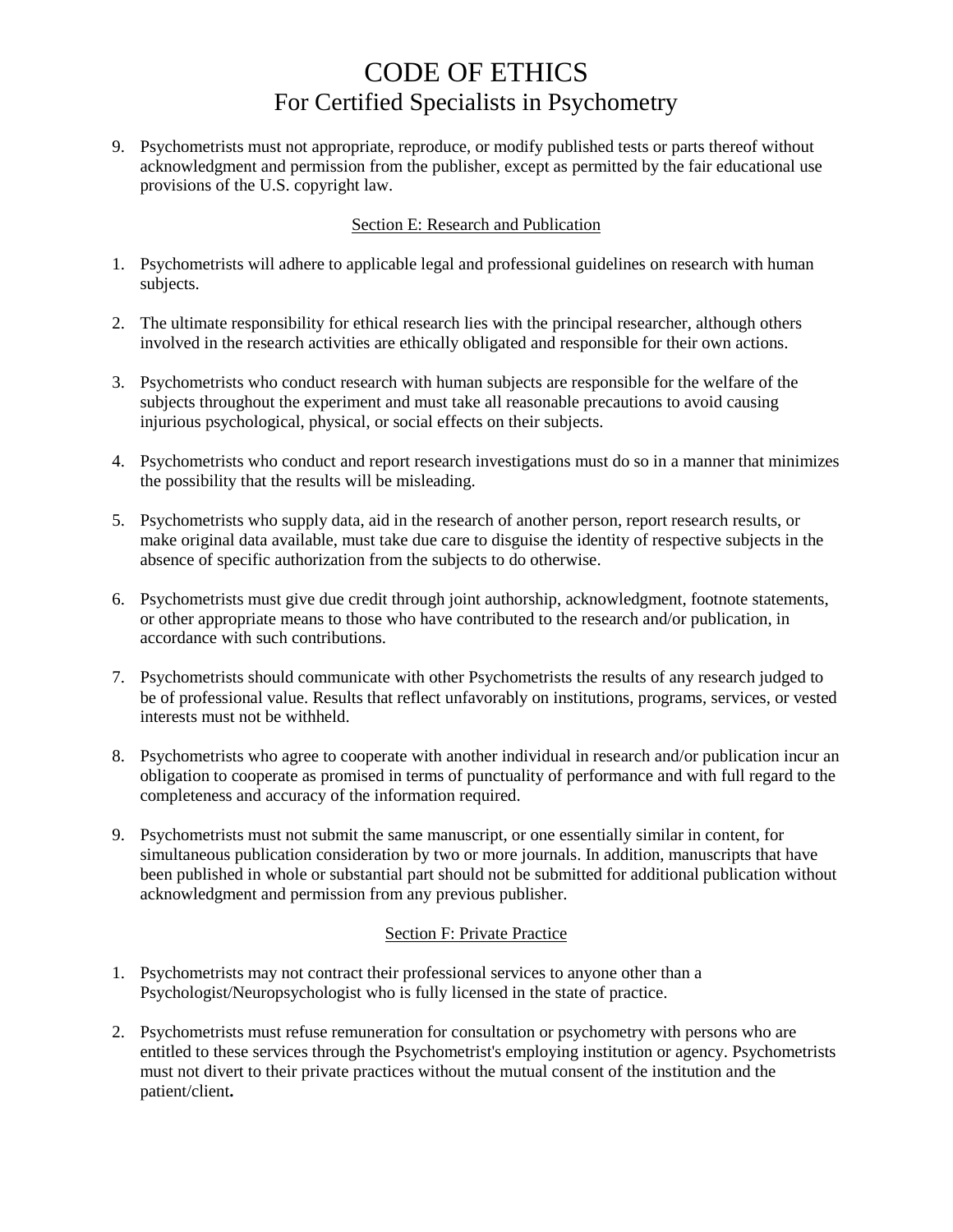- 3. Psychometrists who assume an executive leadership role in a private practice organization do not permit their names to be used in professional notices during periods of time when they are not actively engaged in the private practice of psychometry unless their executive roles are clearly stated.
- 4. Psychometrists must make available their highest degree (described by discipline), type and level of certification and/or license, address, telephone number, office hours, type and/or description of services, and other relevant information. Listed information must not contain false, inaccurate, misleading, partial, out-of-context, or otherwise deceptive material or statements.
- 5. Psychometrists who are involved in a partnership/corporation with other Psychometrists and/or other professionals must clearly specify all relevant specialties of each member of the partnership or corporation.

**Addendum** (affective April 5, 2010) Section A. Personal and Professional Limitations

### **Conflicts Between Ethics and Law, Regulations, or Other Governing Legal Authority**

If psychometrists' ethical responsibilities conflict with law, regulations, or other governing legal authority, psychometrists clarify the nature of the conduct, make known their commitment to the Ethics Code and take reasonable steps to resolve the conflict consistent with the Ethics Code. Under no circumstances may this standard be used to justify or defend violating human rights.

### **Conflicts Between Ethics and Organizational Demands**

If the demands of an organization with which psychometrists are affiliated or for whom they are working are in conflict with this Ethics Code, psychometrists clarify the nature of the conflict, make known their commitment to the Ethics Code, and take reasonable steps to resolve the conflict consistent with the General Principles an Ethical Standards of the Ethics Code. Under no circumstances may this standard be used to justify or defend violating human rights.

#### Appendix: Certification Examination

Applicants for the BCP Certification Examinations must have fulfilled all current eligibility requirements, and are responsible for the accuracy and validity of all information and/or materials provided by themselves or by others for fulfillment of eligibility criteria.

The current Code of Ethics for Certified Specialists in Psychometry (CSP) can be found online at: [http://psychometristcertification.org](http://psychometristcertification.org/)

© Copyright 2008, Board of Certified Psychometrists. Approved by the BCP on 6/9/06; Amended 01/15/08; Addendum approved by the BCP on April 5, 2010

#### Acknowledgments:

Reference documents, statements, and sources for development of the BCP Code of Ethics were as follows:

The Ethical Standards of the American Psychology Association, Responsible Uses for Standardized Testing (AAC), codes of ethics of the American Psychological Association and the National Career Development Association, Handbook of Standards for Computer-Based Career Information Systems (ACSC), Guidelines for the Use of Computer Based Information and Guidance Systems (ACSCI) and The National Board for Certified Counselors (NBCC) Code of Ethics.

\* - This Code of Ethics also applies to Psychometrists in Canada where Psychologists/Neuropsychologists are "certified" vs. licensed.